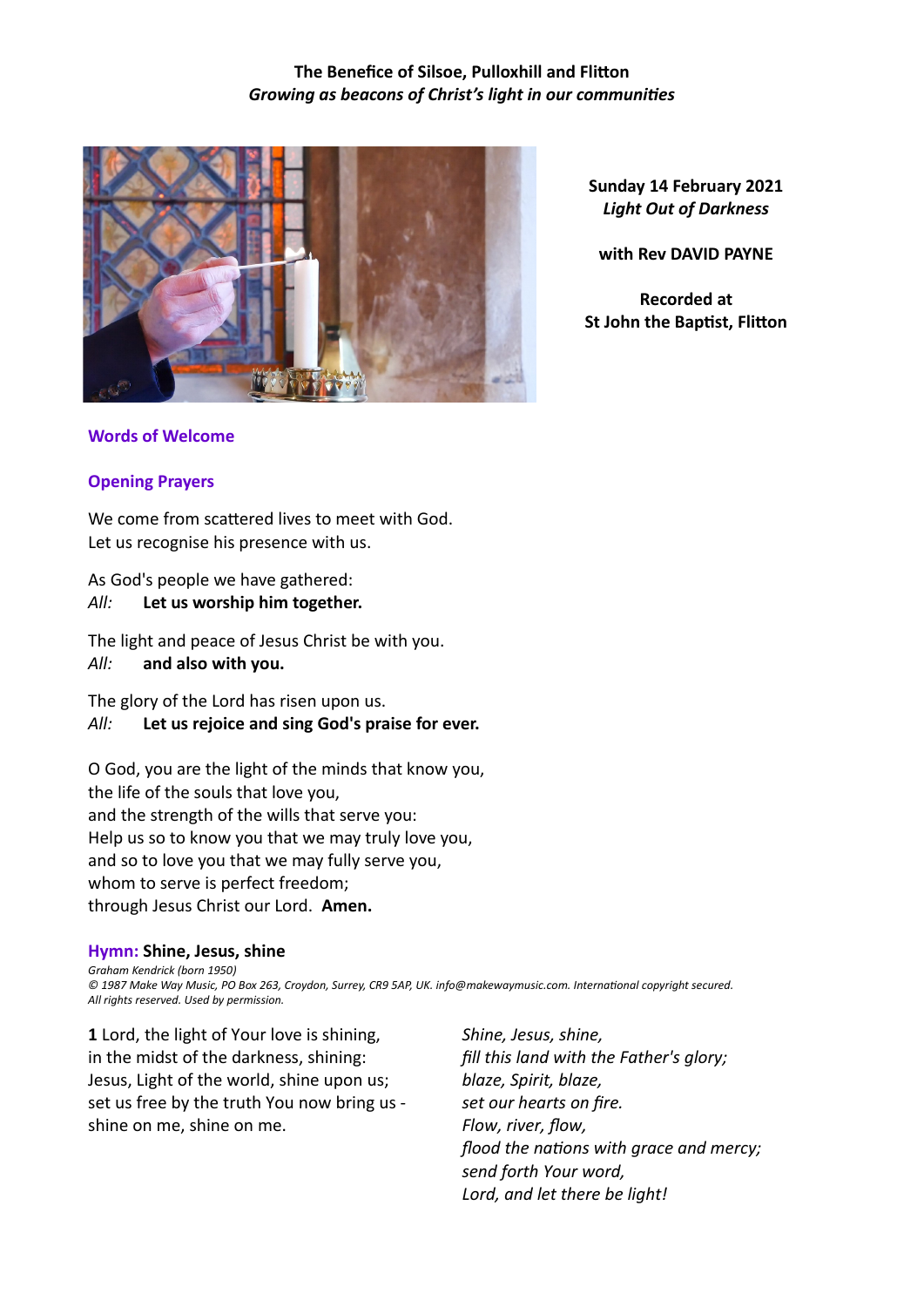**2** Lord, I come to Your awesome presence, from the shadows into Your radiance; by the blood I may enter Your brightness: set us free by the truth You now bring us shine on me, shine on me.

**3** As we gaze on Your kingly brightness so our faces display Your likeness, ever changing from glory to glory: mirrored here, may our lives tell your story shine on me, shine on me.

*Shine, Jesus, shine, fill this land with the Father's glory; blaze, Spirit, blaze, set our hearts on fire, on fire. Flow, river, flow, flood the nations with grace and mercy; send forth Your word, Lord, and let there be light! Shine, Shine, Shine, Shine, Shine*

#### **Prayers of Penitence**

Christ the light of the world has come to dispel the darkness of our hearts. In his light let us examine ourselves and confess our sins.

*All:* **Most merciful God, Father of our Lord Jesus Christ, we confess that we have sinned in thought, word and deed. We have not loved you with our whole heart. We have not loved our neighbours as ourselves. In your mercy forgive what we have been, help us to amend what we are, and direct what we shall be; that we may do justly, love mercy, and walk humbly with you, our God. Amen.**

May the Almighty and merciful Lord grant you pardon and forgiveness of all your sins, time for amendment of life, and the grace and strength of the Holy Spirit. **Amen.**

*Shine, Jesus, shine, fill this land with the Father's glory; blaze, Spirit, blaze, set our hearts on fire. Flow, river, flow, flood the nations with grace and mercy; send forth Your word, Lord, and let there be light!* 

*Shine, Jesus, shine, fill this land with the Father's glory; blaze, Spirit, blaze, set our hearts on fire. Flow, river, flow, flood the nations with grace and mercy; send forth Your word, Lord, and let there be light!*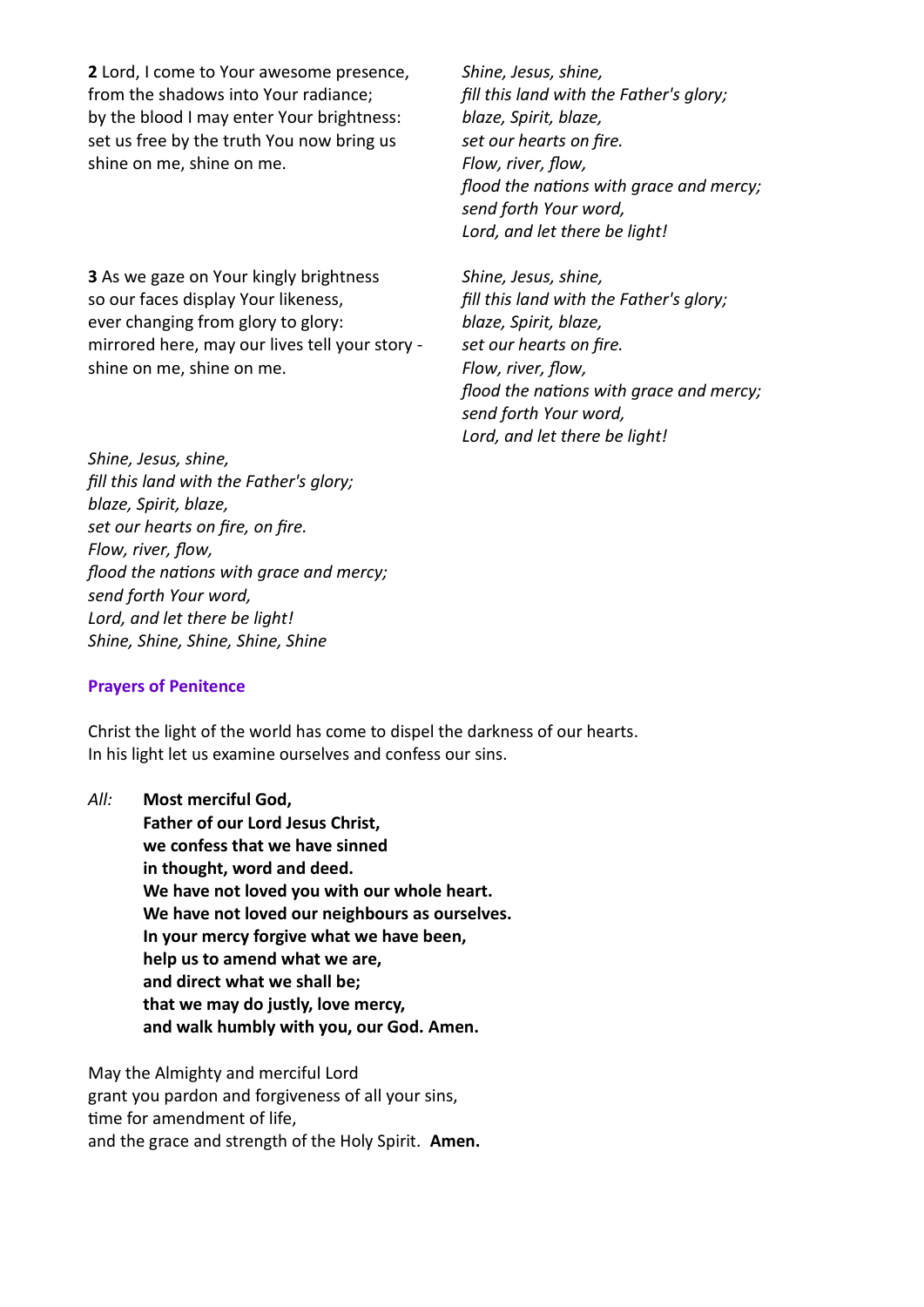# **Bible Reading: 2 Corinthians 4:1-6**

#### *Read by Jo Payne*

Therefore, since it is by God's mercy that we are engaged in this ministry, we do not lose heart. We have renounced the shameful things that one hides; we refuse to practise cunning or to falsify God's word; but by the open statement of the truth we commend ourselves to the conscience of everyone in the sight of God.

And even if our gospel is veiled, it is veiled to those who are perishing.In their case the god of this world has blinded the minds of the unbelievers, to keep them from seeing the light of the gospel of the glory of Christ, who is the image of God.

For we do not proclaim ourselves; we proclaim Jesus Christ as Lord and ourselves as your slaves for Jesus' sake.For it is the God who said, 'Let light shine out of darkness', who has shone in our hearts to give the light of the knowledge of the glory of God in the face of Jesus Christ.

This is the word of the Lord *All:* **Thanks be to God**

# **Address**

**Intercessions** led by Jo Holt

Bidding: Lord, in your mercy

#### *All:* **Hear our prayer**

*All:* **Merciful Father, accept these prayers for the sake of your Son, our Saviour, Jesus Christ. Amen**

#### **The Lord's Prayer**

*All:* **Our Father who art in Heaven, Hallowed be thy Name. Thy Kingdom come, Thy will be done, on earth as it is in heaven. Give us this day our daily bread, And forgive us our trespasses, as we forgive those who trespass against us. Lead us not into temptation, but deliver us from evil. For thine is the Kingdom, the power and the glory for ever and ever. Amen.**

**Hymn:** It is a Thing Most Wonderful

**1** It is a thing most wonderful, almost too wonderful to be, that God's own Son should come from heav'n and die to save a child like me.

**2** And yet I know that it is true: he chose a poor and humble lot, and wept and toiled, and mourned and died, for love of those who loved him not.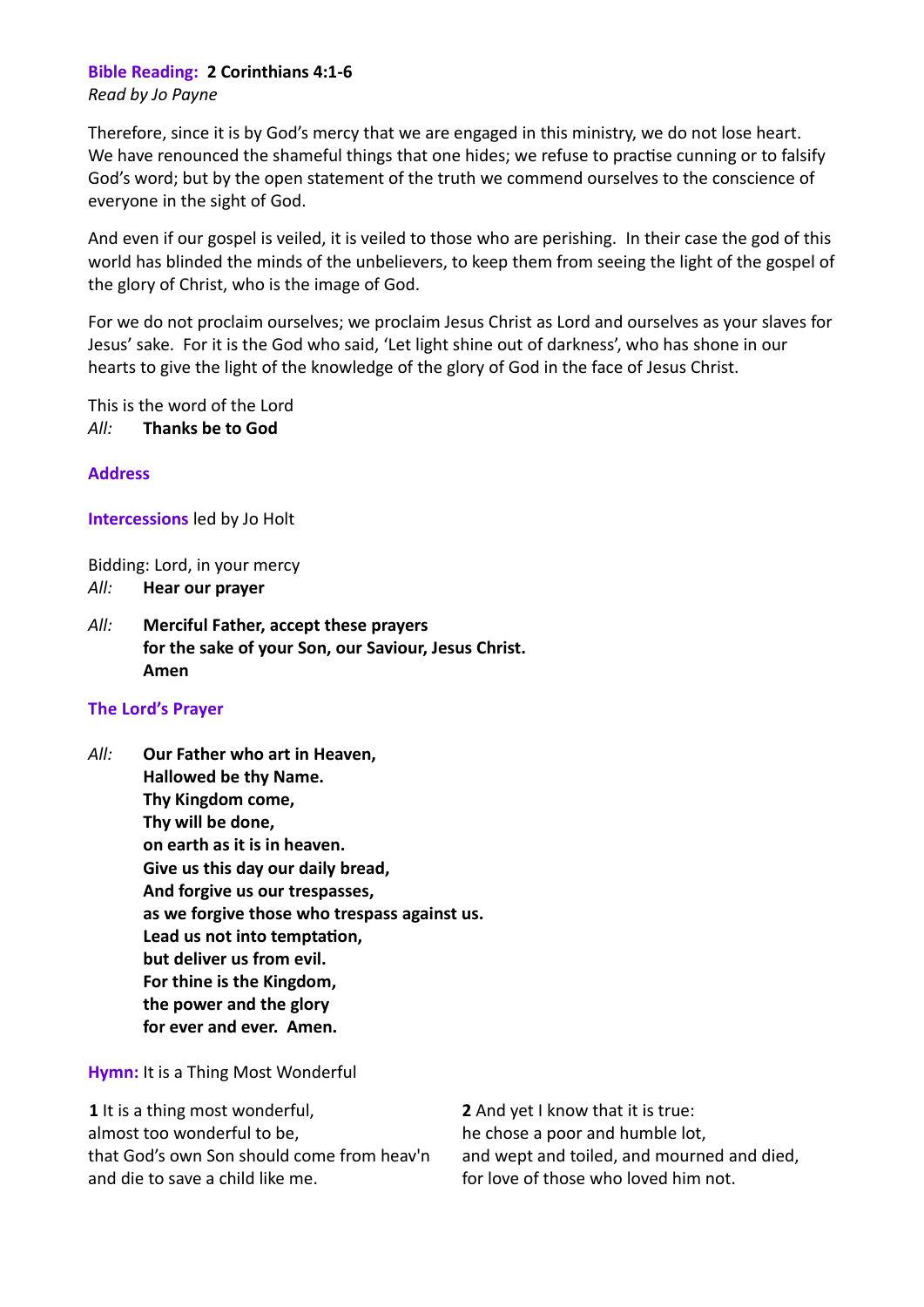**3** I cannot tell how He could love A child so weak and full of sin; His love must be most wonderful, If He could die my love to win.

**5** But even could I see him die, I could but see a little part of that great love which, like a fire, is always burning in his heart.

**7** And yet I want to love Thee, Lord; O light the flame within my heart, And I will love Thee more and more, Until I see Thee as Thou art.

#### **Closing prayers & Blessing**

Go forth into the world in peace; be of good courage; hold fast that which is good; render to no-one evil for evil; strengthen the fainthearted; support the weak; help the afflicted; honour everyone; love and serve the Lord, rejoicing in the power of the Holy Spirit;

And the blessing of God Almighty, the Father, Son and the Holy Spirit be yours and remain yours, now and for ever more. **Amen**

Go in peace to love and serve the Lord. *All:* **In the name of Christ. Amen.**

#### *Copyright The Archbishops' Council*



**4** I sometimes think about the cross, and shut my eyes. And try to see the cruel nails and crown of thorns, and Jesus crucified for me.

**6** It is most wonderful to know His love for me so free and sure; But 'tis more wonderful to see My love for Him so faint and poor.

If you would like a pot of ashes which have been prepared and prayed over for the imposition of ashes, please contact Rev David by Tuesday evening.

01525 864858 vicar@3churches.uk

continued/->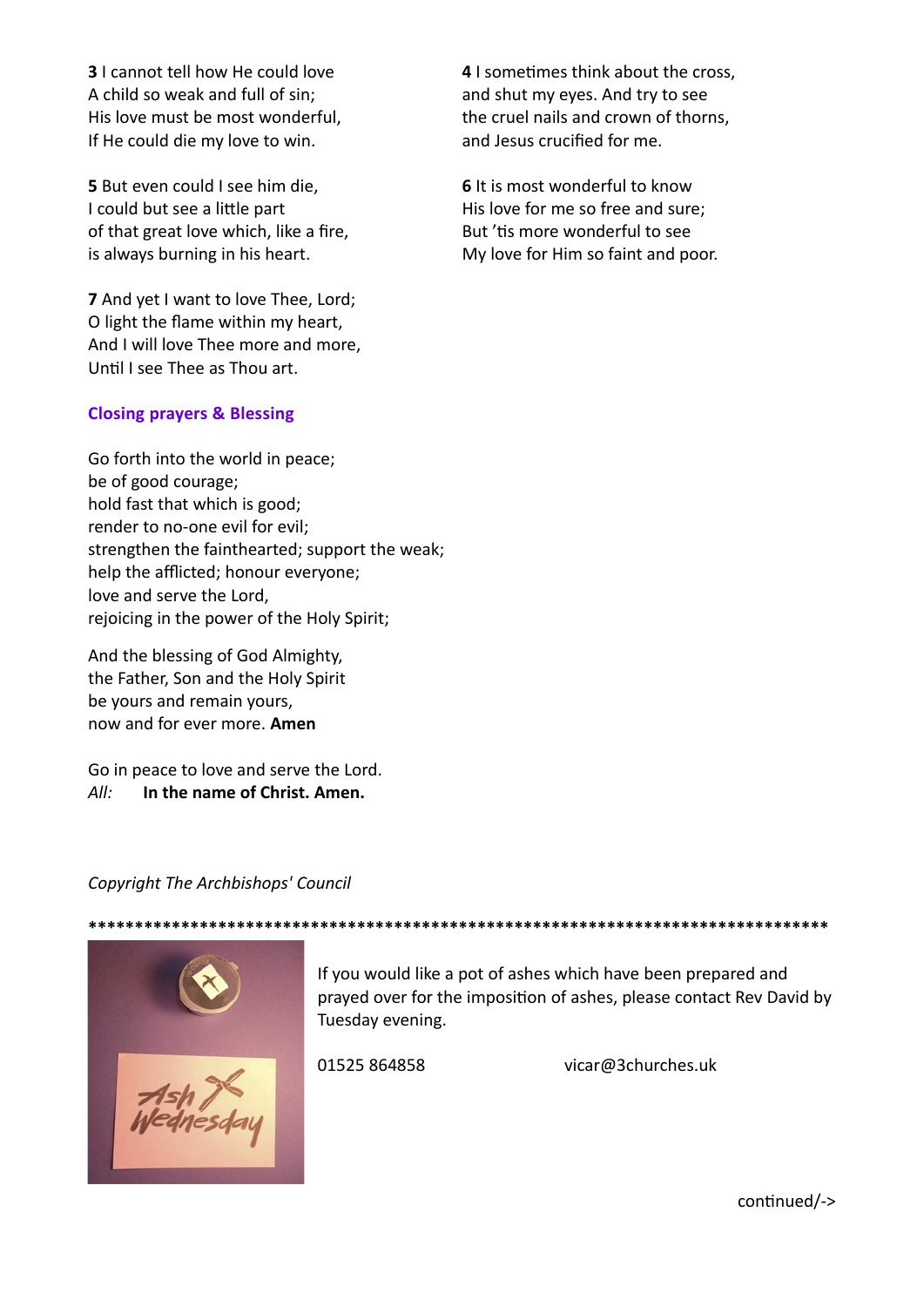

# Teach Us to Pray...

At one time or another, almost all of us will have wished that we were better at prayer - even the first disciples asked Jesus how to pray. In this eight week Zoom course based around the Lord's Prayer, we'll begin with the question 'Why Pray?' and go on to explore different ways of prayer that include listening, adoration and contemplation. Along the way we'll honestly face up to some of the difficulties we face in prayer, whether it's how we make time or what we do when it seems like no-one's listening.

We will be running the course on Monday evenings either side of Easter, starting on 22<sup>nd</sup> February. Each session will begin at 7.30pm, last no more than 90 minutes and include a video featuring Pete Greig, founder of the 24-7 Prayer Movement which has influenced and encouraged Christians of all denominations, styles and outlooks.

Whether you're new to prayer or you've been doing it for years, here's a chance to find refreshment, inspiration and encouragement for when you pray. There's no charge for attending and no examination at the end! We hope you'll join us please contact Rev David Payne on 01525 864858 or email vicar@3churches.uk and we'll send you the details you need to join. Look forward to seeing you.

Mon  $22^{nd}$  February – Why Pray? Mon 1<sup>st</sup> March - Adoration Mon 8<sup>th</sup> March - Petition Mon 15<sup>th</sup> March - Intercession Mon 22<sup>nd</sup> March - Unanswered Prayer

Mon 12<sup>th</sup> April - Contemplation Mon 19<sup>th</sup> April – Listening Mon 26<sup>th</sup> April - Spiritual Warfare

All sessions run from 7.30 - 9.00pm

# The United Benefice of Silsoe, Flitton & Pulloxhill

#### **\*\*\*\*\*\*\*\*\*\*\*\*\*\*\*\*\*\*\*\*\*\*\*\*\*\*\*\*\*\*\*\*\*\***

**Prayers for the Nation** – this is the link to the daily prayer:

<https://www.churchofengland.org/resources/prayer-nation>

**\*\*\*\*\*\*\*\*\*\*\*\*\*\*\*\*\*\*\*\*\*\*\*\*\*\*\*\*\*\*\*\*\*\***

**Daily HOPE** - A free phone line of hymns, reflections and prayers – 0800 804 8044

continued/->